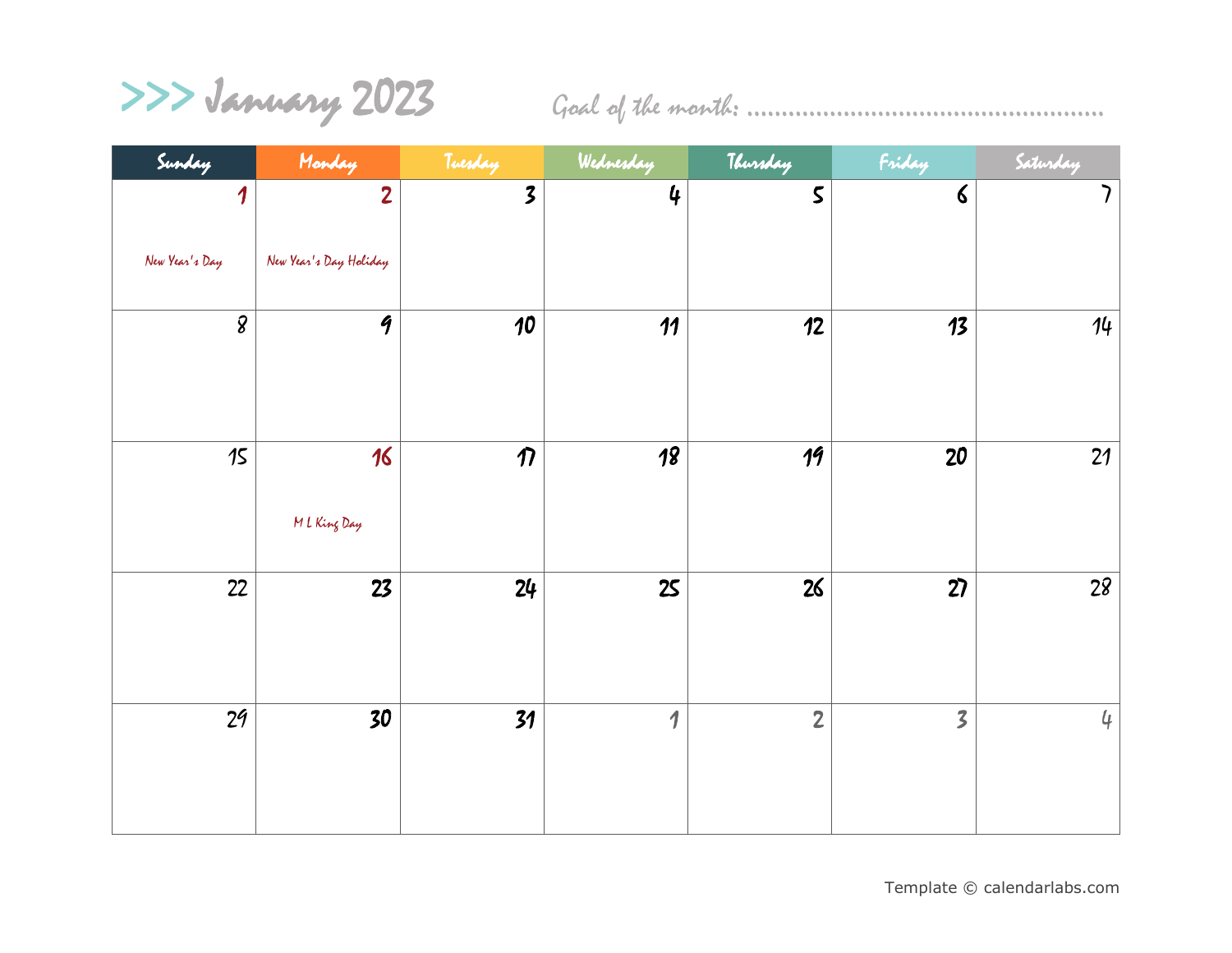## >>> February 2023 Goal of the month: ………………………………………..…..

| Sunday         | Monday               | Tuesday                  | Wednesday                | Thursday           | Friday                  | Saturday       |
|----------------|----------------------|--------------------------|--------------------------|--------------------|-------------------------|----------------|
| 2 <sup>q</sup> | $\overline{30}$      | 31                       | $\boldsymbol{\eta}$      | $\overline{c}$     | $\overline{\mathbf{3}}$ | $\mathbf 4$    |
|                |                      |                          |                          |                    |                         |                |
|                |                      |                          |                          |                    |                         |                |
| $\mathsf S$    | $\boldsymbol{\zeta}$ | $\overline{\phantom{a}}$ | $\boldsymbol{g}$         | $\mathbf{\hat{q}}$ | $\boldsymbol{\jmath}$   | 11             |
|                |                      |                          |                          |                    |                         |                |
|                |                      |                          |                          |                    |                         |                |
| 12             | 13                   | 14                       | 15                       | $\sqrt{6}$         | $\boldsymbol{\eta}$     | 18             |
|                |                      |                          |                          |                    |                         |                |
|                |                      | Valentine's Day          |                          |                    |                         |                |
| 19             | 20                   | 21                       | 22                       | 23                 | 24                      | 25             |
|                |                      |                          |                          |                    |                         |                |
|                | Presidents' Day      |                          |                          |                    |                         |                |
| 26             | $\overline{27}$      | $\overline{28}$          | $\overline{\mathcal{L}}$ | $\overline{2}$     | $\overline{\mathbf{3}}$ | $\mathfrak{q}$ |
|                |                      |                          |                          |                    |                         |                |
|                |                      |                          |                          |                    |                         |                |
|                |                      |                          |                          |                    |                         |                |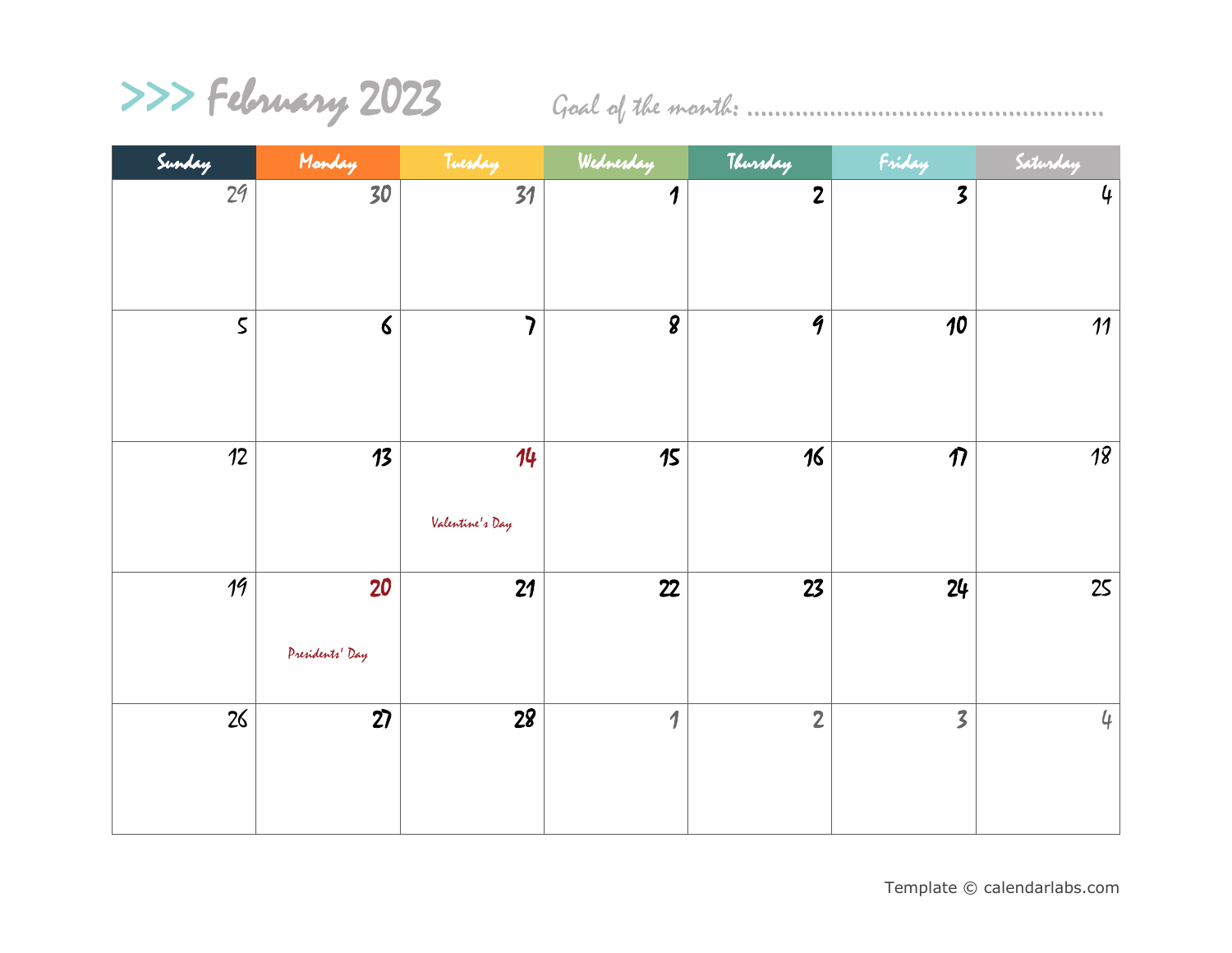

>>> March 2023 Goal of the month: ………………………………………..…..

| Sunday      | Monday          | Tuesday                  | Wednesday           | Thursday           | Friday                  | Saturday            |
|-------------|-----------------|--------------------------|---------------------|--------------------|-------------------------|---------------------|
| 26          | 27              | $\overline{28}$          | $\boldsymbol{\eta}$ | $\overline{c}$     | $\overline{\mathbf{3}}$ | 4                   |
| $\mathsf S$ | $\pmb{\zeta}$   | $\overline{\phantom{a}}$ | $\boldsymbol{g}$    | $\mathbf{\hat{q}}$ | 10                      | 11                  |
| 12          | 13              | 14                       | 15                  | 16                 | $\boldsymbol{\eta}$     | $18$                |
| 19          | 20              | 21                       | 22                  | 23                 | 24                      | 25                  |
| 26          | $\overline{27}$ | $\overline{28}$          | 2 <sub>9</sub>      | 30                 | 31                      | $\boldsymbol{\eta}$ |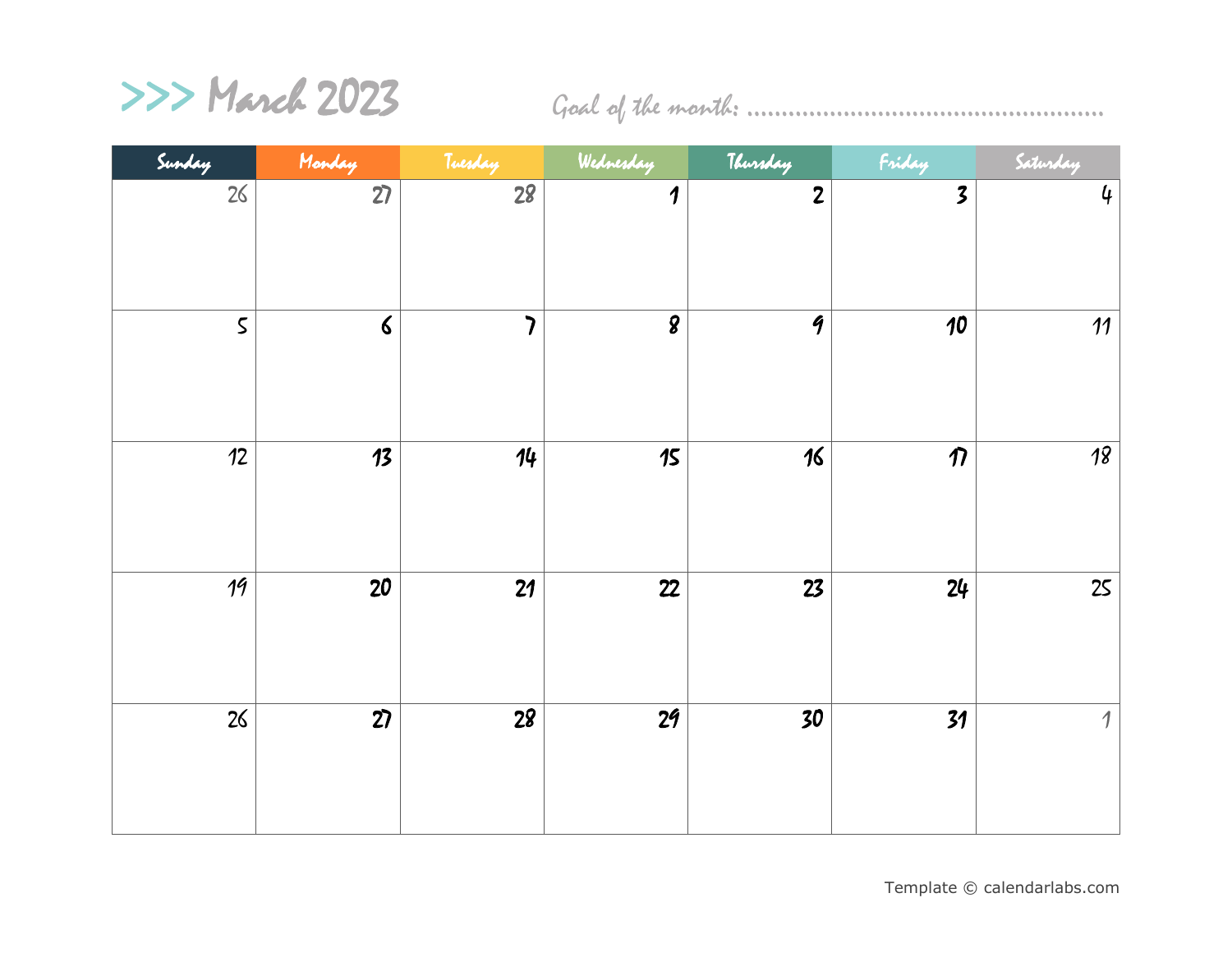>>> April 2023 Goal of the month: ………………………………………..…..

| Sunday                              | Monday                   | Tuesday         | Wednesday               | Thursday      | Friday                  | Saturday            |
|-------------------------------------|--------------------------|-----------------|-------------------------|---------------|-------------------------|---------------------|
| 26                                  | 27                       | $\overline{28}$ | 29                      | 30            | 31                      | $\boldsymbol{\eta}$ |
| $\mathbf{2}$                        | $\overline{\mathbf{3}}$  | $\mathbf 4$     | $\mathsf S$             | $\pmb{\zeta}$ | י<br>Good Friday        | $\pmb{g}$           |
| $\mathbf{\hat{q}}$<br>Easter Sunday | 10                       | 11              | 12                      | 13            | 14                      | 15                  |
| $16\,$                              | $\boldsymbol{\eta}$      | $\overline{18}$ | 19                      | 20            | 21                      | 22                  |
| 23                                  | 24                       | 25              | 26                      | 27            | 28                      | 2 <sup>q</sup>      |
| 30                                  | $\overline{\mathcal{L}}$ | $\overline{2}$  | $\overline{\mathbf{3}}$ | $\mathbf 4$   | $\overline{\mathsf{S}}$ | $\zeta$             |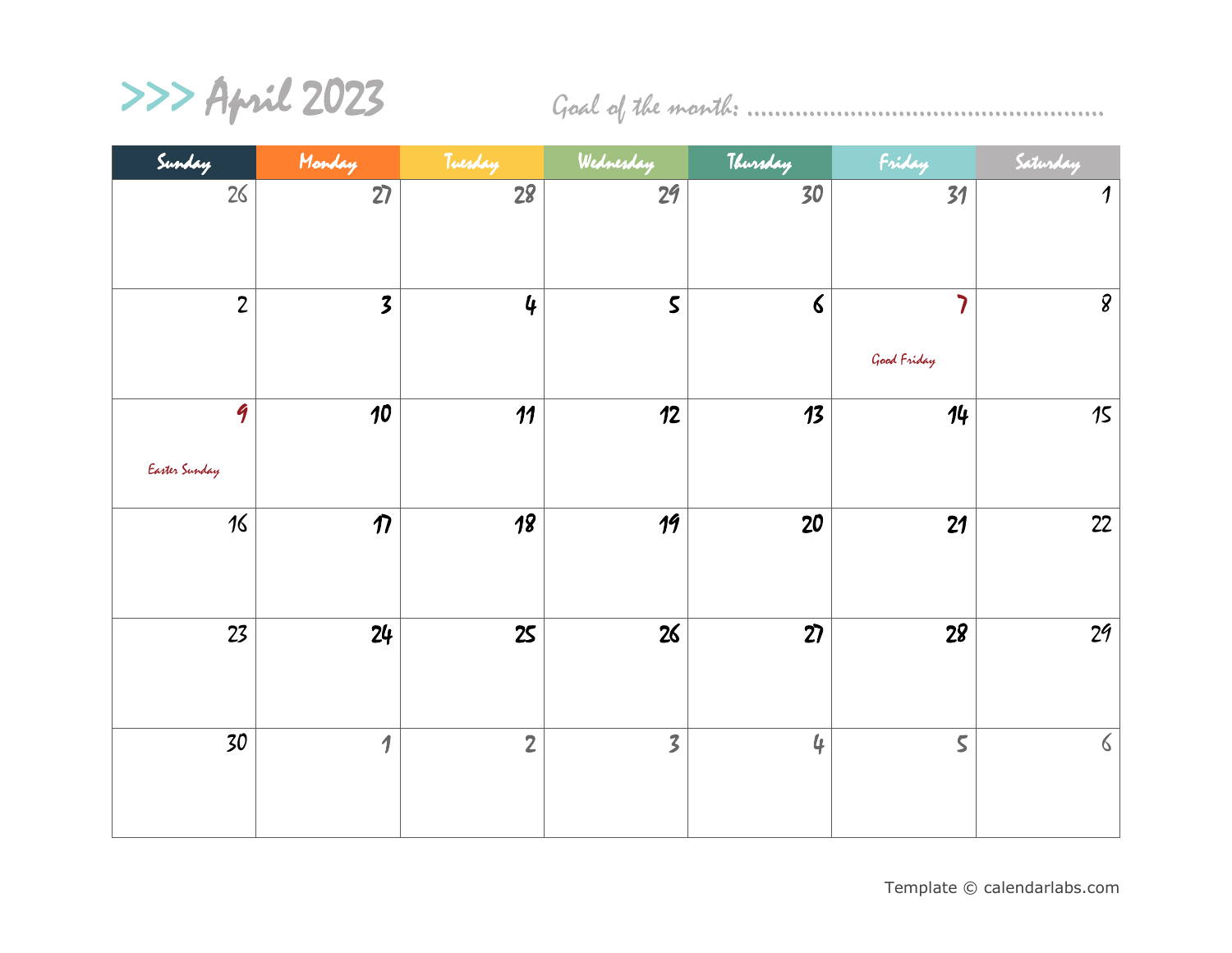>>> May 2023 Goal of the month: ………………………………………..…..

| Sunday                   | Monday              | Tuesday            | Wednesday               | Thursday            | Friday         | Saturday       |
|--------------------------|---------------------|--------------------|-------------------------|---------------------|----------------|----------------|
| 30                       | $\boldsymbol{\eta}$ | $\mathbf{2}$       | $\overline{\mathbf{3}}$ | $\mathbf 4$         | $\mathsf S$    | $\pmb{\zeta}$  |
|                          |                     |                    |                         |                     |                |                |
|                          |                     |                    |                         |                     |                |                |
| $\overline{\phantom{a}}$ | $\boldsymbol{g}$    | $\mathbf{\hat{q}}$ | 10                      | 11                  | 12             | 13             |
|                          |                     |                    |                         |                     |                |                |
|                          |                     |                    |                         |                     |                |                |
| 14                       | 15                  | 16                 | $\boldsymbol{\eta}$     | 18                  | 19             | 20             |
| Mother's Day             |                     |                    |                         |                     |                |                |
|                          |                     |                    |                         |                     |                |                |
| 21                       | 22                  | 23                 | 24                      | 25                  | 26             | 27             |
|                          |                     |                    |                         |                     |                |                |
|                          |                     |                    |                         |                     |                |                |
| 28                       | 29                  | 30                 | 31                      | $\boldsymbol{\eta}$ | $\overline{2}$ | $\overline{3}$ |
|                          | Memorial Day        |                    |                         |                     |                |                |
|                          |                     |                    |                         |                     |                |                |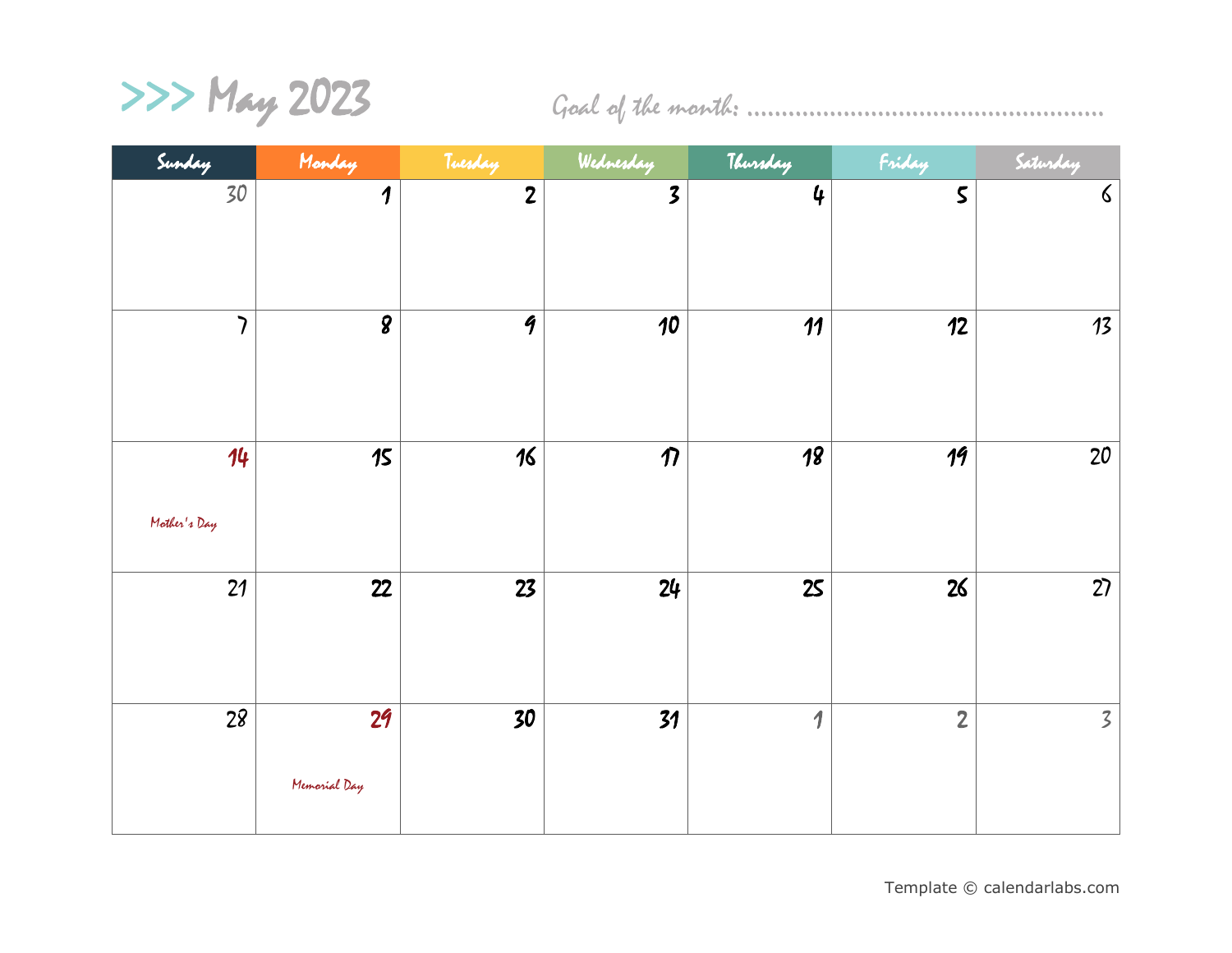>>> June 2023 Goal of the month: ………………………………………..…..

| Sunday                          | Monday          | Tuesday              | Wednesday                | Thursday            | Friday             | Saturday                |
|---------------------------------|-----------------|----------------------|--------------------------|---------------------|--------------------|-------------------------|
| 28                              | $\overline{29}$ | 30                   | 31                       | $\boldsymbol{\eta}$ | $\overline{2}$     | $\overline{\mathbf{3}}$ |
|                                 |                 |                      |                          |                     | National Donut Day |                         |
| $\mathbf 4$                     | $\mathsf S$     | $\boldsymbol{\zeta}$ | $\overline{\phantom{a}}$ | $\overline{g}$      | $\overline{q}$     | 10                      |
| 11                              | 12              | 13                   | 14                       | 15                  | 16                 | $\eta$                  |
| $\overline{18}$<br>Father's Day | 19              | 20                   | 21                       | 22                  | 23                 | 24                      |
| 25                              | $\overline{26}$ | $\overline{27}$      | $\overline{28}$          | $\overline{29}$     | 30                 | $\boldsymbol{\eta}$     |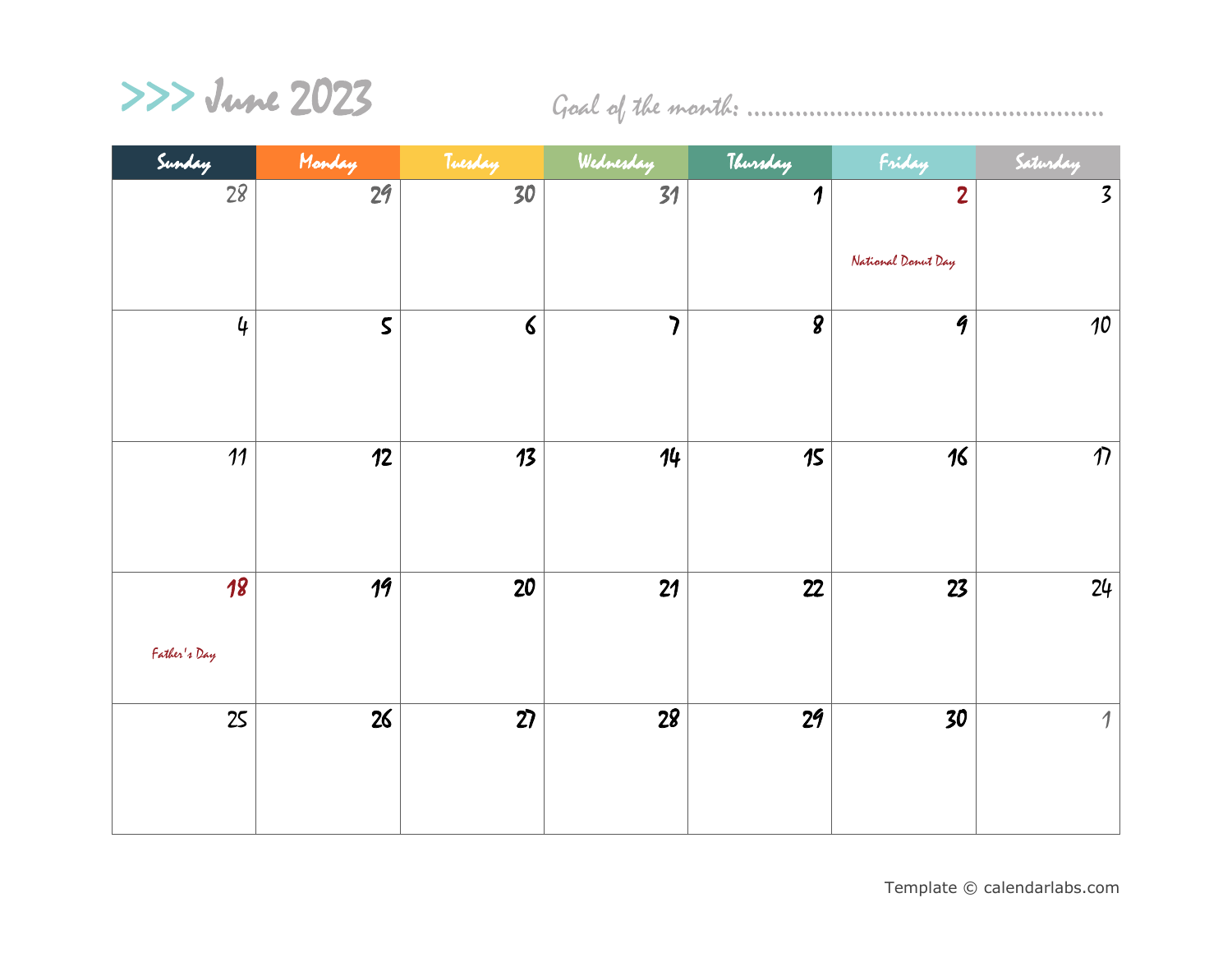>>> July 2023 Goal of the month: ………………………………………..…..

| Sunday          | Monday                  | Tuesday               | Wednesday       | Thursday                | Friday                   | Saturday            |
|-----------------|-------------------------|-----------------------|-----------------|-------------------------|--------------------------|---------------------|
| 25              | 26                      | $\overline{27}$       | $\overline{28}$ | $\overline{29}$         | 30                       | $\boldsymbol{\eta}$ |
| $\mathbf{Z}$    | $\overline{\mathbf{3}}$ | 4<br>Independence Day | $\mathsf S$     | $\pmb{\zeta}$           | $\overline{\phantom{a}}$ | $\mathcal{S}$       |
| $\mathcal{G}$   | 10                      | 11                    | 12              | 13                      | 14                       | $15$                |
| 16              | $\boldsymbol{\eta}$     | 18                    | 19              | 20                      | 21                       | 22                  |
| 23              | 24                      | 25                    | 26              | 27                      | 28                       | 2 <sup>q</sup>      |
| $\overline{30}$ | 31                      | $\boldsymbol{\eta}$   | $\overline{2}$  | $\overline{\mathbf{3}}$ | $\mathbf 4$              | $\mathsf S$         |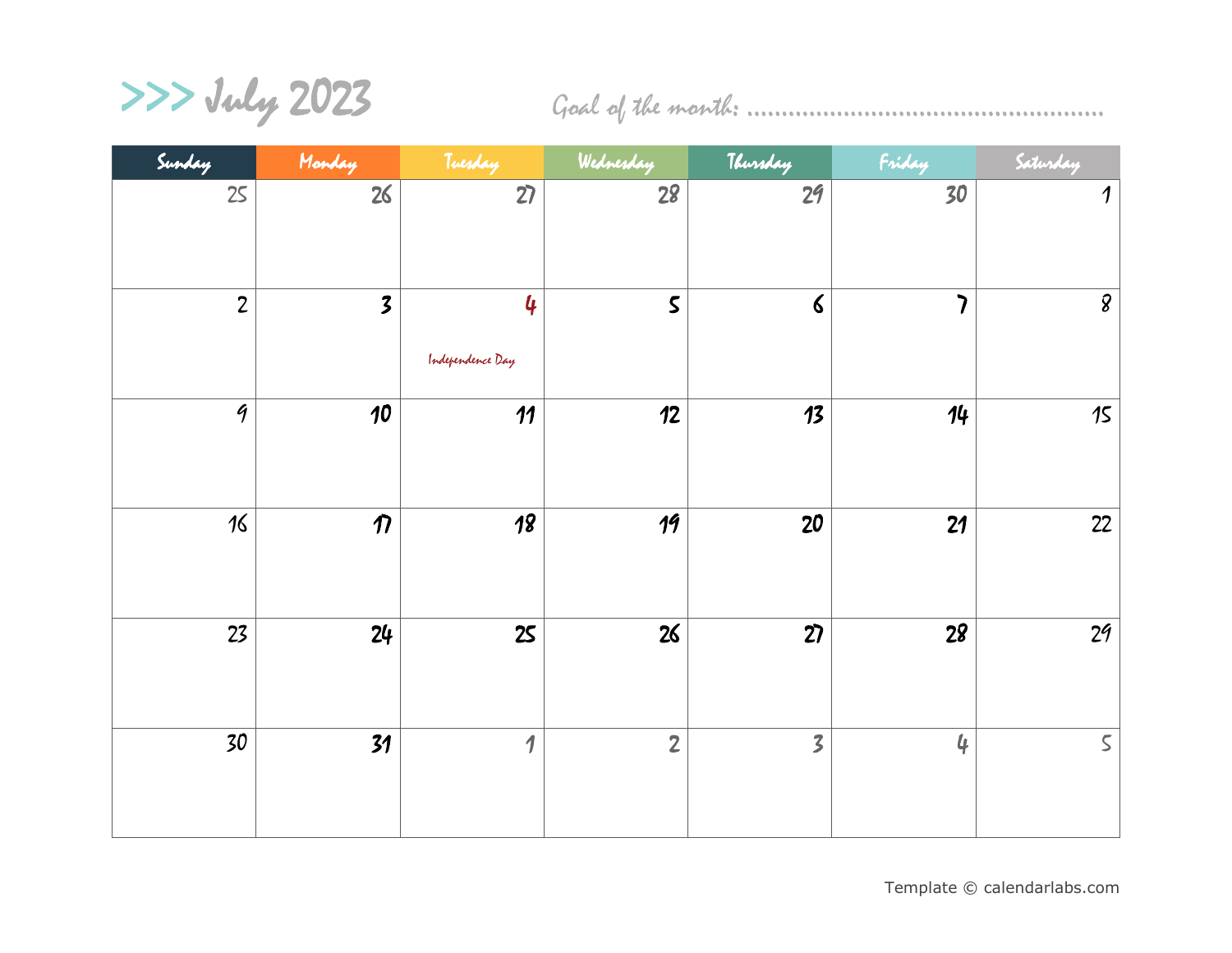>>> August 2023 Goal of the month: ………………………………………..…..

| Sunday          | Monday                   | Tuesday                     | Wednesday          | Thursday                | Friday              | Saturday                 |
|-----------------|--------------------------|-----------------------------|--------------------|-------------------------|---------------------|--------------------------|
| 30              | 31                       | $\boldsymbol{\eta}$         | $\overline{2}$     | $\overline{\mathbf{3}}$ | $\mathbf 4$         | $\boldsymbol{\mathsf S}$ |
| $\pmb{\zeta}$   | $\overline{\phantom{a}}$ | $\overline{\boldsymbol{g}}$ | $\mathbf{\hat{q}}$ | 10                      | 11                  | 12                       |
| 13              | 14                       | 15                          | 16                 | $\boldsymbol{\eta}$     | $\overline{18}$     | $\overline{19}$          |
| 20              | 21                       | 22                          | 23                 | 24                      | 25                  | 26                       |
| $\overline{27}$ | $\overline{28}$          | $\overline{29}$             | $\overline{30}$    | $\overline{31}$         | $\boldsymbol{\eta}$ | $\overline{2}$           |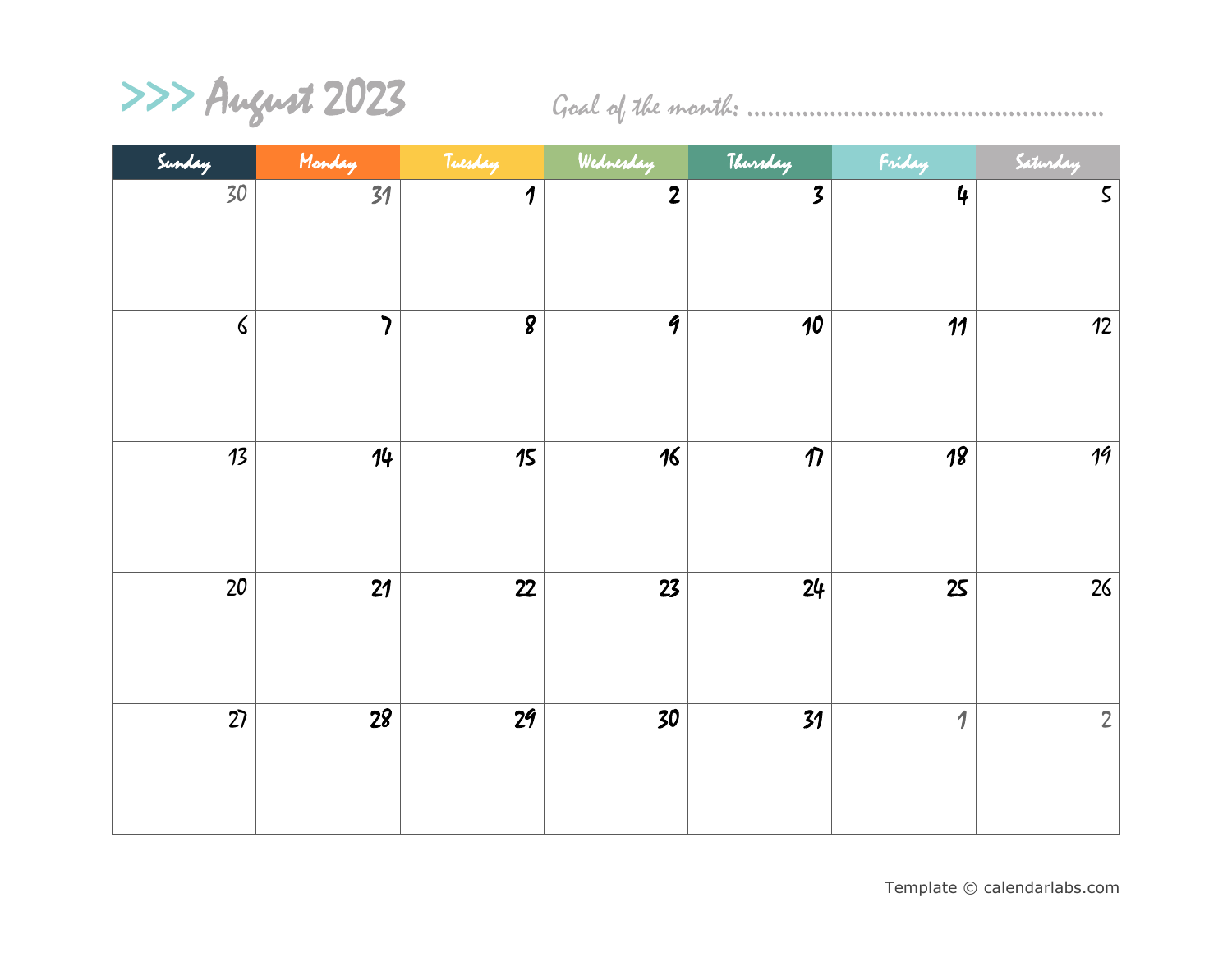>>> September 2023 Goal of the month: ………………………………………..…..

| Sunday                  | Monday          | Tuesday         | Wednesday       | Thursday                 | Friday              | Saturday      |
|-------------------------|-----------------|-----------------|-----------------|--------------------------|---------------------|---------------|
| 27                      | $\overline{28}$ | $\overline{29}$ | 30              | 31                       | $\boldsymbol{\eta}$ | $\mathbf{Z}$  |
| $\overline{\mathbf{z}}$ | 4<br>Labor Day  | $\mathsf S$     | $\delta$        | $\overline{\phantom{a}}$ | $\boldsymbol{g}$    | $\mathcal{G}$ |
| 10                      | 11              | 12              | 13              | 14                       | 15                  | 16            |
| $\eta$                  | $\overline{18}$ | 19              | 20              | 21                       | 22                  | 23            |
| 24                      | 25              | $\overline{26}$ | $\overline{27}$ | $\overline{28}$          | $\overline{29}$     | 30            |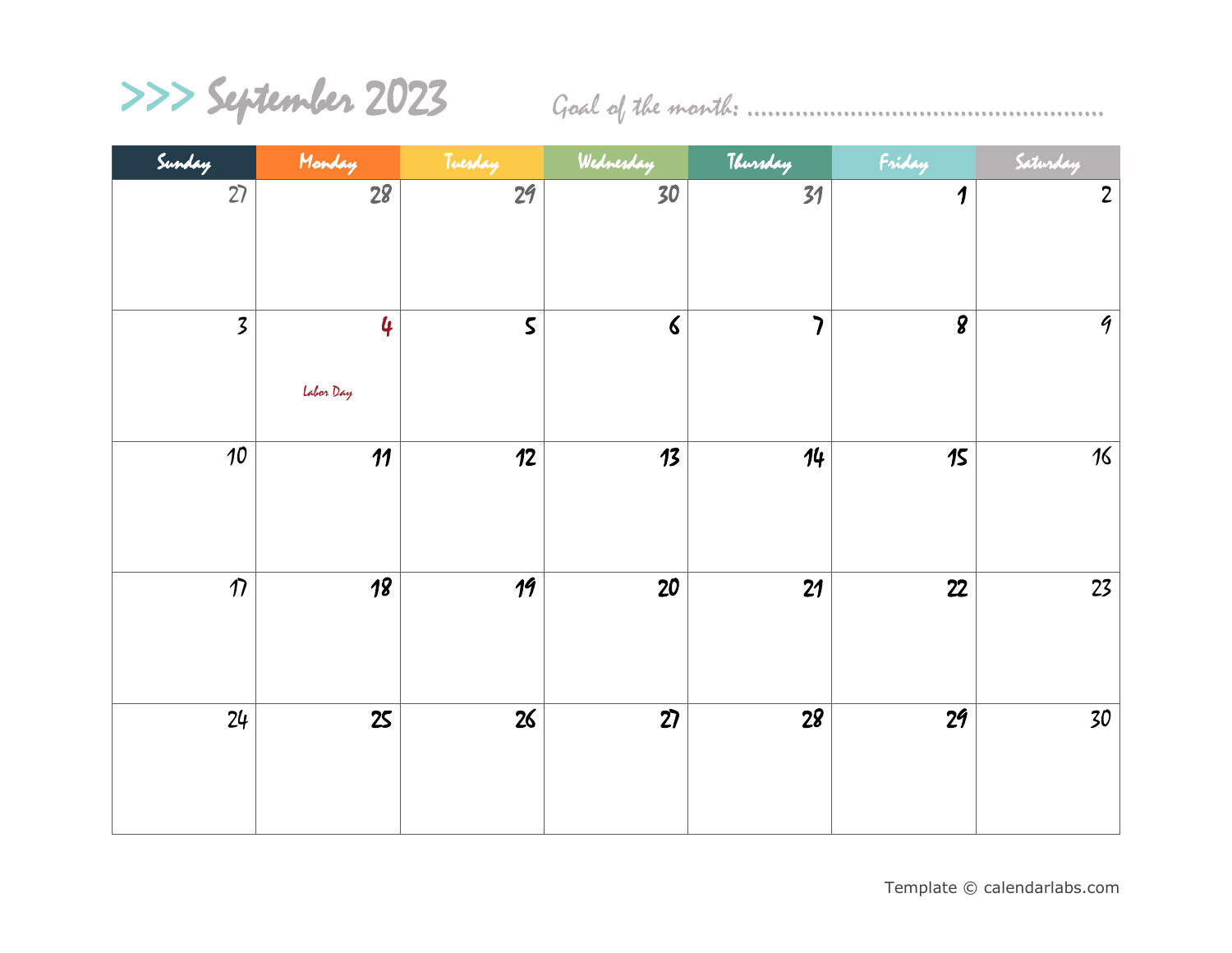

>>> October 2023 Goal of the month: ………………………………………..…..

| Sunday              | Monday         | Tuesday                 | Wednesday   | Thursday       | Friday                  | Saturday                 |
|---------------------|----------------|-------------------------|-------------|----------------|-------------------------|--------------------------|
| $\boldsymbol{\eta}$ | $\overline{2}$ | $\overline{\mathbf{3}}$ | $\mathbf 4$ | $\mathsf S$    | $\pmb{\zeta}$           | $\overline{\phantom{a}}$ |
|                     |                |                         |             |                |                         |                          |
|                     |                |                         |             |                |                         |                          |
| $\mathcal{S}$       | 9              | 10                      | 11          | 12             | 13                      | 14                       |
|                     |                |                         |             |                |                         |                          |
|                     | Columbus Day   |                         |             |                |                         |                          |
| 15                  | 16             | $\boldsymbol{\eta}$     | 18          | 19             | 20                      | 21                       |
|                     |                |                         |             |                |                         |                          |
|                     |                |                         |             |                |                         |                          |
| 22                  | 23             | 24                      | 25          | 26             | $\overline{27}$         | $\overline{28}$          |
|                     |                |                         |             |                |                         |                          |
|                     |                |                         |             |                |                         |                          |
|                     |                |                         |             |                |                         |                          |
| 2 <sup>q</sup>      | 30             | 31                      | 1           | $\overline{2}$ | $\overline{\mathbf{3}}$ | $\mathfrak{q}$           |
|                     |                | Halloween               |             |                |                         |                          |
|                     |                |                         |             |                |                         |                          |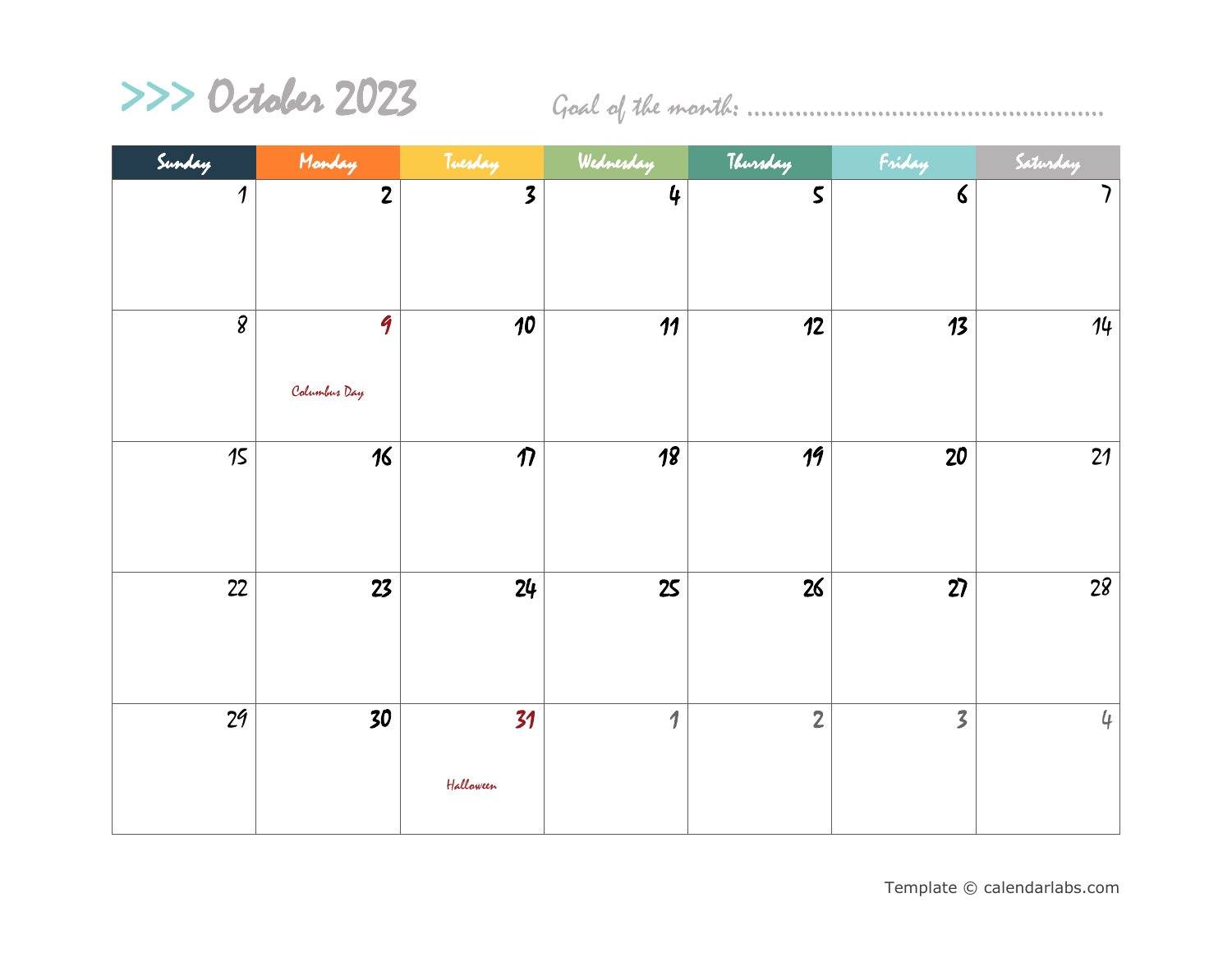

>>> November 2023 Goal of the month: ………………………………………..…..

| Sunday      | Monday          | Tuesday                  | Wednesday           | Thursday               | Friday                  | Saturday             |
|-------------|-----------------|--------------------------|---------------------|------------------------|-------------------------|----------------------|
| 29          | $\overline{30}$ | $\overline{31}$          | $\boldsymbol{\eta}$ | $\overline{c}$         | $\overline{\mathbf{3}}$ | $\pmb{\mathfrak{q}}$ |
| $\mathsf S$ | $\delta$        | $\overline{\phantom{a}}$ | $\boldsymbol{g}$    | $\mathbf{\hat{q}}$     | 10                      | 11<br>Veterans Day   |
| 12          | 13              | 14                       | $15$                | 16                     | $\boldsymbol{\eta}$     | $\overline{18}$      |
| 19          | 20              | 21                       | 22                  | 23<br>Thanksgiving Day | 24                      | 25                   |
| 26          | $\overline{27}$ | $\overline{28}$          | 2 <sub>9</sub>      | 30                     | 1                       | $\overline{2}$       |